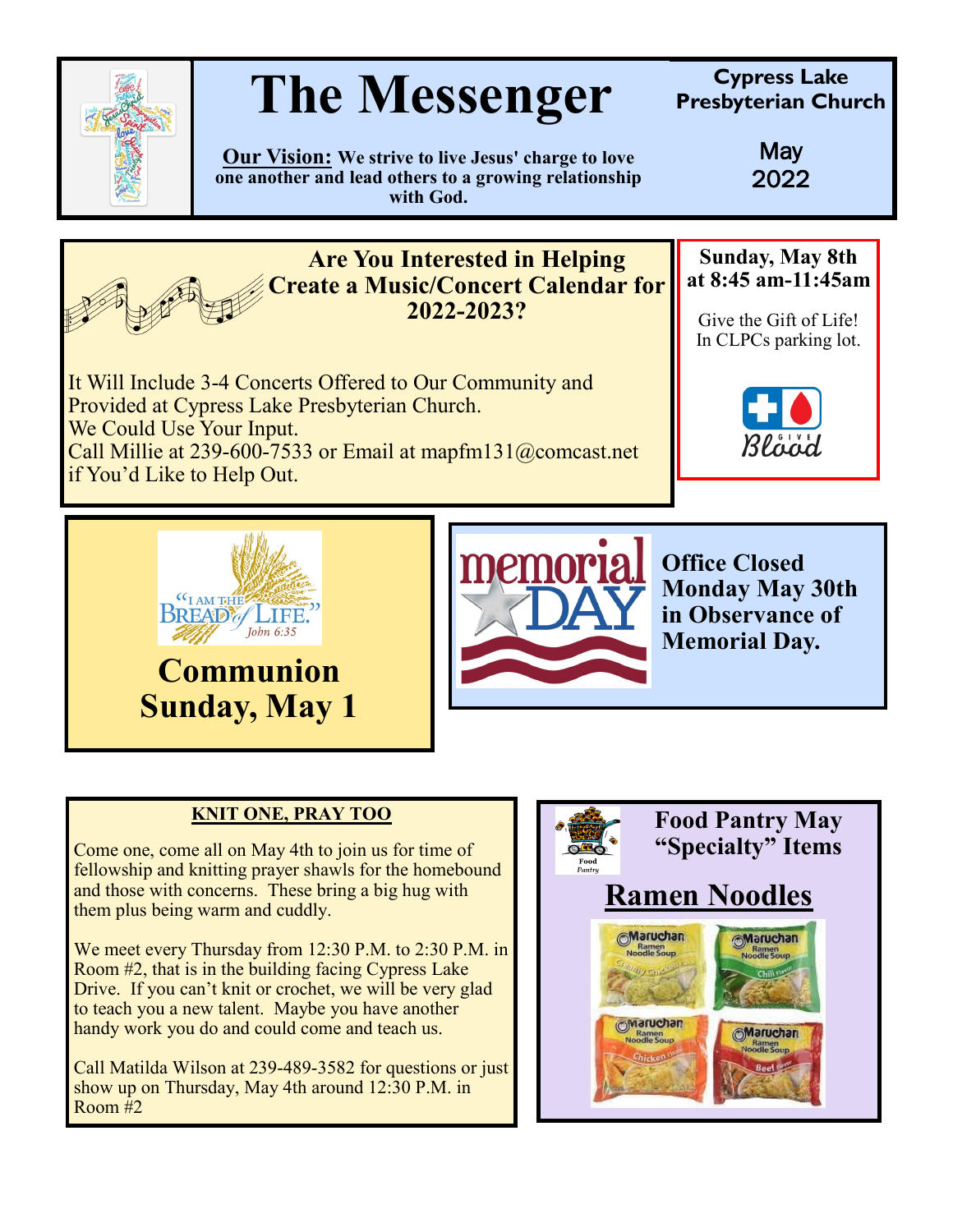

My fellow Christian brothers and sisters I echo the words spoken to me on Easter morning. I don't know who uttered the profound words, yet I know in my heart their truth: "My Lord, What a Morning!" And the words are true and right! At this year's Easter celebration, Cypress Lake Presbyterian seemed to resonate with new life:

The full Sanctuary of people seeking to offer praises and thanks to our gracious God…

- The Gloria choir and Bell choir filling our hearts and minds with their love for God and that death no longer holds its sting...
- Maundy Thursday and Good Friday ending and replaced by the brightness in our souls witnessing to God's amazing and powerful work of love for each of us by raising His Son from the dead…
- Those who worked hard to bring in Easter lilies, communion on Maundy Thursday, set up the chapel for Good Friday, strip the sanctuary and replace all the articles into the sacred space once the Triduum was over.
- The two adult education classes seemed to go very well. Jim Barfoot led us with "God is Closer Than You Think" and the book by Rev. John Ortberg was a great Lenten Study. My class covered the Max Lucado book "He Chose the Nails," and it was a great reflection on the items Jesus encountered in his passion.
- The new Stewardship Committee revealed the new emphasis with its campaign message of "Stewardship 365."

Thank you to everyone who made the Lenten Season special, and I am glad to be among you. My Lord, what a season. I could say more, as you well know. In my words above, I only offer a brief picture of what really happened. And those of you who worked hard to make this Lent, Holy Week, and especially Easter a deep and worshipful experience, I will say how much I appreciated everyone going the extra mile. "Well done, good and faithful servants!"

Yet, our work is not over. We are just beginning. Easter is more than one Sunday a year. Easter is a way of living, and at each Sunday's gathering we proclaim this truth: "we are an Easter people." We also claim the power of the Easter message which is our Good News and Good News for the world. He is risen. He is risen indeed. So, in a sense every Sunday is Easter, and for that truth I praise God!

An old preacher once said: "If we truly believed that Christ is risen, there would never be an empty pew." What I think he meant by that comment is that why would we not share the antidote for loneliness, grief, and hopelessness, with the world. Because of Christ's life, death, and resurrection, we can indeed face tomorrow. What a great belief!

So, let us not stop celebrating Christ's resurrection just one day a year and claim each day as Easter. For one day is not big enough to celebrate our forgiveness, our own everlasting life. So I encourage all of us to celebrate Easter each Sunday and every day. May God continue to work amazing things through you. Thank you for a special and meaningful experience of Christ's resurrection.

Shalom, Edward Bellis, pastor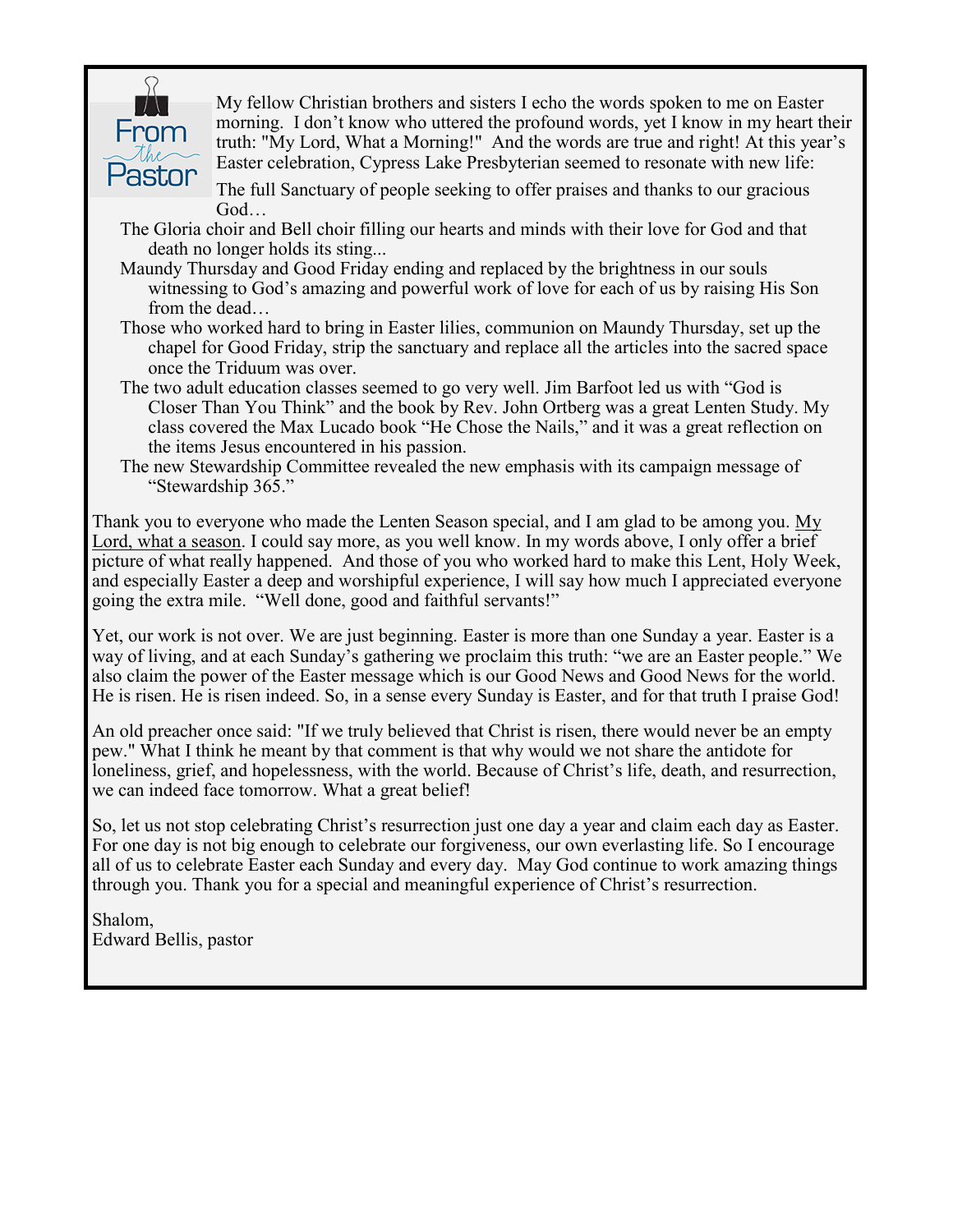

| Sun                                                                                                                      | <b>Mon</b>                                                                              | <b>Tue</b>                                                                           | <b>Wed</b>                                                                                | <b>Thu</b>                                                                                                  | Fri                 | Sat                                                                                                                                                     |
|--------------------------------------------------------------------------------------------------------------------------|-----------------------------------------------------------------------------------------|--------------------------------------------------------------------------------------|-------------------------------------------------------------------------------------------|-------------------------------------------------------------------------------------------------------------|---------------------|---------------------------------------------------------------------------------------------------------------------------------------------------------|
| 1- Communion<br>Sunday<br>9 am Praise Service<br>10 am Spanish<br>Service<br>11 am Traditional<br>Service                | $\overline{\mathbf{c}}$<br>9:30am Project<br>Llinus<br>6:30-8pm Men's<br>Group (Chapel) | 3<br>11am Mission<br><b>Team Meeting</b><br>6pm Bells<br>7pm Worship Team<br>Meeting | 4<br>9am Partners in<br>Prayer<br>12:30-3pm Faithful<br>Women<br>7pm Choir<br>7pm Scouts  | 5<br>12:30-2:30pm<br>Knit1-Pray2<br>6pm Session<br>Meeting (Zoom)<br>6:30-8:30pm<br><b>Stephen Ministry</b> | 6<br>Office Closed  | $\overline{7}$                                                                                                                                          |
| 8<br>8:45-11:45 Blood<br><b>Drive</b><br>9 am Praise Service<br>10 am Spanish<br>Service<br>11 am Traditional<br>Service | 9<br>6:30-8pm Men's<br>Group (Chapel)                                                   | 10<br>2pm Support<br>Meeting<br>6pm Bells                                            | 11<br>9am Partners in<br>Prayer<br>12:30-3pm Faithful<br>Women<br>7pm Choir<br>7pm Scouts | 12<br>12:30-2:30pm<br>Knit1-Pray2                                                                           | 13<br>Office Closed | 14                                                                                                                                                      |
| 15<br>9 am Praise Service<br>10 am Spanish<br>Service<br>11 am Traditional<br>Service                                    | 16<br>1pm TNT-<br>"The Way" Movie<br>6:30-8pm Men's<br>Group (Chapel)                   | 17<br>6pm Bells                                                                      | 18<br>9am Partners in<br>Prayer<br>12:30-3pm Faithful<br>Women<br>7pm Choir<br>7pm Scouts | 19<br>12:30-2:30pm<br>Knit1-Pray2                                                                           | 20<br>Office Closed | 21                                                                                                                                                      |
| 22<br>9 am Praise Service<br>10 am Spanish<br>Service<br>11 am Traditional<br>Service                                    | 23<br>6:30-8pm Men's<br>Group (Chapel)                                                  | 24<br>6pm Bells<br>7pm Session<br>Meeting                                            | 25<br>9am Partners in<br>Prayer<br>12:30-3pm Faithful<br>Women<br>7pm Choir<br>7pm Scouts | 26<br>12:30-2:30pm<br>Knit1-Pray2                                                                           | 27<br>Office Closed | 28                                                                                                                                                      |
| 29<br>9 am Praise Service<br>10 am Spanish<br>Service<br>11 am Traditional<br>Service                                    | 30-Memorial Day<br><b>Office Closed</b><br>6:30-8pm Men's<br>Group (Chapel)             | 31<br>6pm Bells                                                                      |                                                                                           |                                                                                                             |                     | *Please see CLPC<br>Calendar at clpc.us<br>for more event<br>details and other<br>groups that meet<br>here.<br>(Not all Events are<br>represented here) |